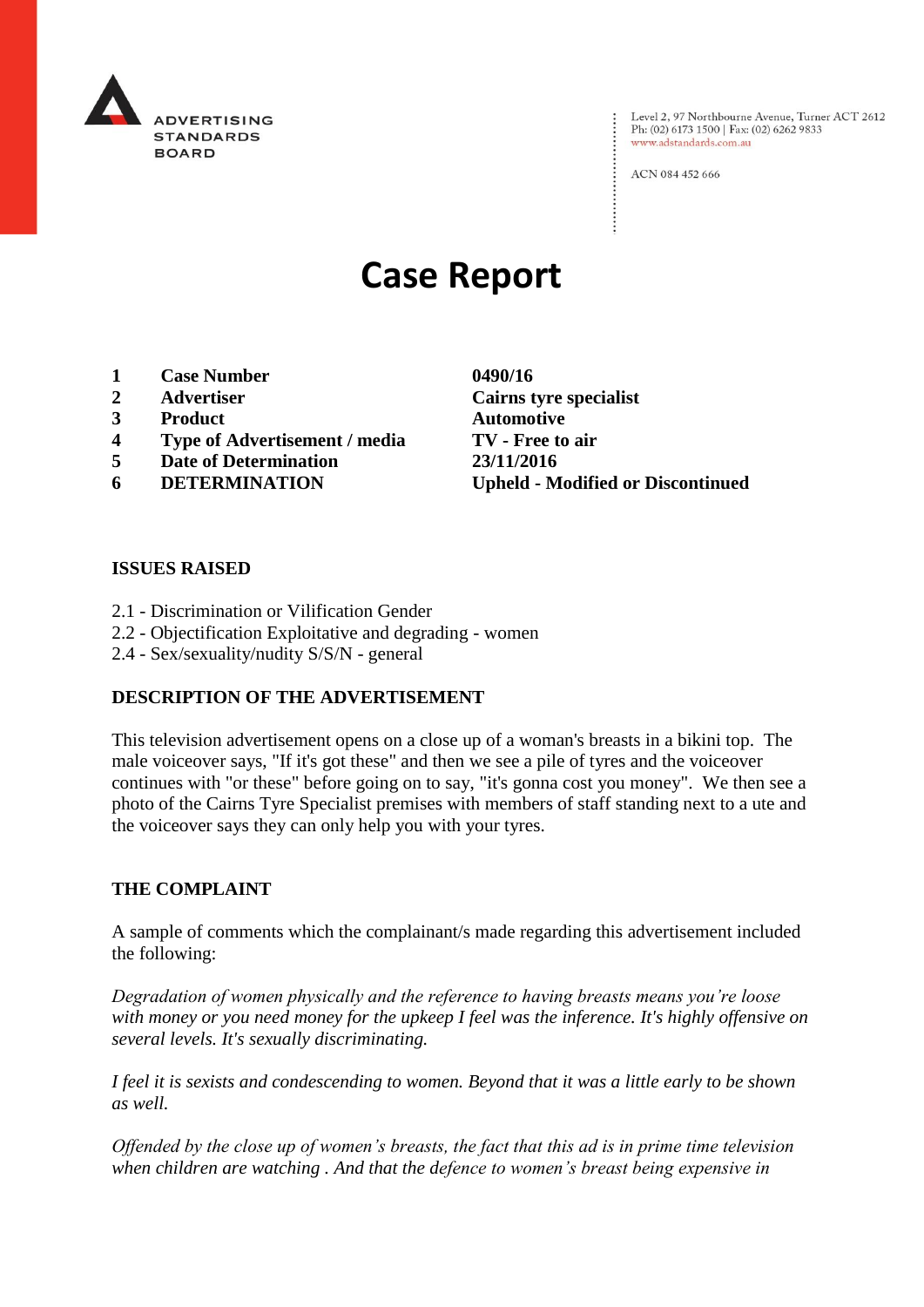*comparison to car tyres. Just ridiculous that a group of people think this is ok let alone a television station governed by all sorts of acts and restrictions that it can then be aired, good on executives who are meant to be professional at 7Mate! Disgusting....*

*Disgusting sexist offensive ad.*

*It is offensive and degrading against women.*

*Blatantly sexist ad. Implies that women are expensive to maintain. As though women are something that men need to constantly fork out money to. Also the close up depiction of women's breasts totally inappropriate for the product they are trying to sell.*

# **THE ADVERTISER'S RESPONSE**

Comments which the advertiser made in response to the complainant/s regarding this advertisement include the following:

*In response to your letter, I wish to respond as follows:*

*1. The advertisement in question has received CAD approval, no. P3TP3MVA*

*2. The advertisement was carefully prepared and designed to appeal to the younger male demographic, but still able to be shown in PG time slots. The CAD approval has been granted with a G rating.*

*3. The advertisement is booked to be aired in programs that have a predominately male 18-40 age bracket as the main audience. We believe the advertisement has been successful in reaching this audience.*

*4. I have viewed advertisements that are far more explicit on local television and I was surprised to receive the complaints that did come in.*

*5. The complaints were all from viewings after 9pm, which is when the advertisement mainly aired.*

*I thank you for the opportunity to respond to the complaints received and await your decision.*

# **THE DETERMINATION**

The Advertising Standards Board ("Board") considered whether this advertisement breaches Section 2 of the Advertiser Code of Ethics (the "Code").

The Board noted the complainants' concerns that the advertisement sexist and degrading towards women.

The Board viewed the advertisement and noted the advertiser's response.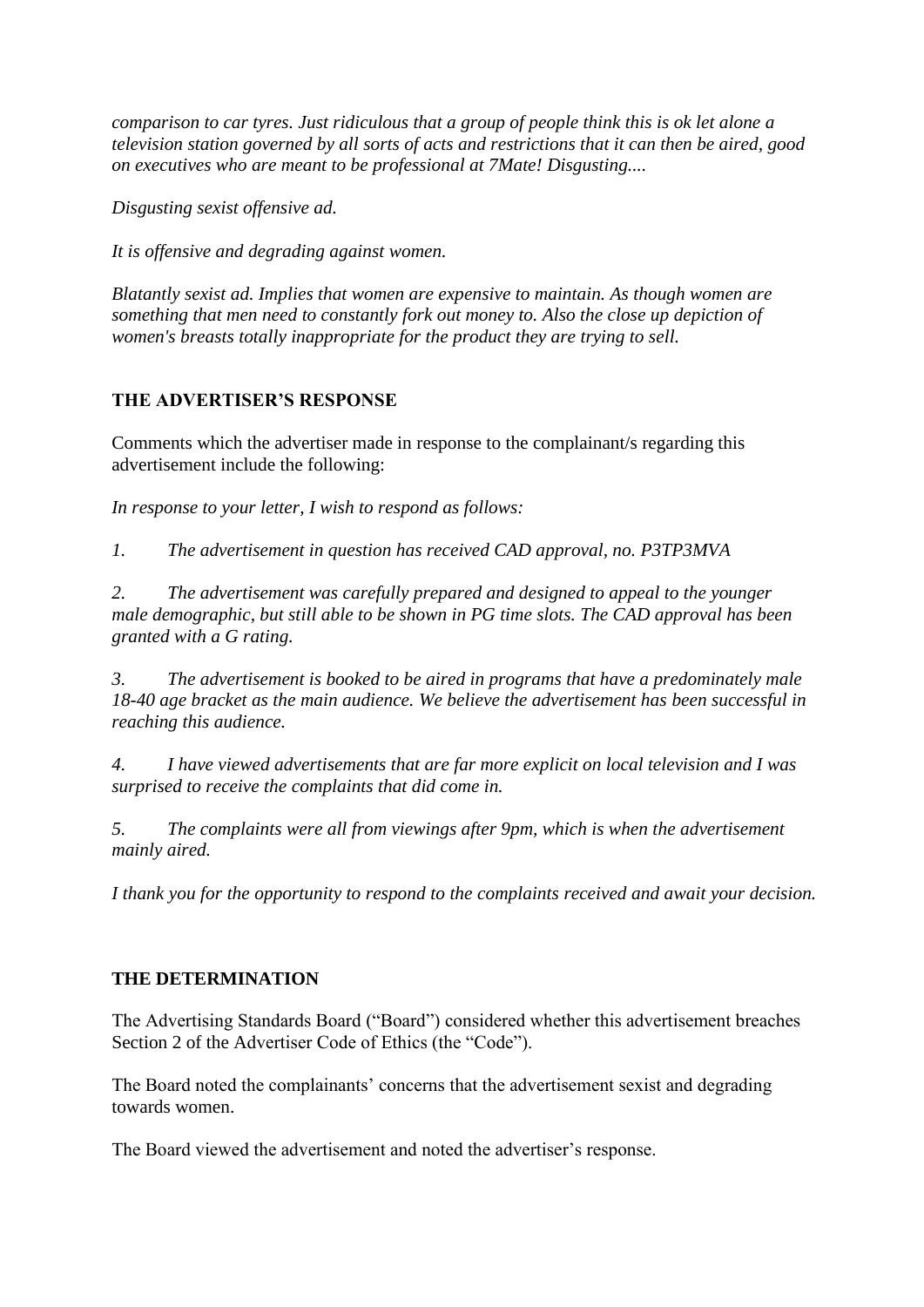The Board considered whether the advertisement complied with Section 2.1 of the Code which requires that 'advertisements shall not portray or depict material in a way which discriminates against or vilifies a person or section of the community on account of race, ethnicity, nationality, gender, age, sexual preference, religion, disability, mental illness or political belief.'

The Board noted that the advertisement featured a close up shot of a woman's breasts in a bikini top. The male voiceover says "If it's got these…", then a shot of a pile of tyres appears and the voice over says, "or these it's going to cost you money." A photo of the business and staff then appears and the voiceover states that they can only help with tyres.

The Board noted that it had previously considered a complaint about a focus on a woman's breasts in case 0007/12 where:

"The Board noted that the advertisement begins and ends with an image of a woman wearing a white shirt with 'do you know where your assets are?' across it. The Board also noted that the advertisement commences with a full screen shot of the woman's chest and shirt and that the advertisement then pans out to see the woman in full.

The Board noted that the woman in the advertisement is shown working in an office environment as well as promoting the business on her t-shirt. The Board agreed that the focus on the woman's shirt was objectifying of the woman however the Board noted that, as well as being depicted posing next to a vehicle, the woman is shown as an employee of the business and is seen seated at the computer and working. The Board considered that, although there is a focus on the woman's chest in the advertisement, the woman is not depicted in a manner which presents her in a negative manner and that the advertisement as a whole does not discriminate against or vilify women."

The Board noted the Practice Note to the Code which defines:

'Discrimination – unfair or less favourable treatment

Vilification – humiliates, intimidates, incites hatred, contempt or ridicule.'

The Board noted that in this advertisement the close up image of the woman's breasts is accompanied by the voice over saying 'If its got these', and then concluding with 'its gonna cost you money'.

A minority of the Board considered that referencing the woman as 'it', and reducing her to a pair of breasts vilified the woman and women in general.

The majority of the Board felt that this comment was objectifying as it reduced the woman to a pair of breasts. However the majority of the Board considered that this was not discriminatory as the woman was not treated unfairly or less favourably to another person, and was not vilifying within the terms considered by the Practice Note. In the majority of the Board's view the advertisement is attempting to use humour in depicting a stereotype that women and cars will cost a person money but the tyre shop only sells tyres. In the majority of the Board's view the treatment of the woman in the advertisement was likely not to be seen as humorous by many people but did not amount to humiliating or intimidating woman and did not incite hatred, contempt or ridicule.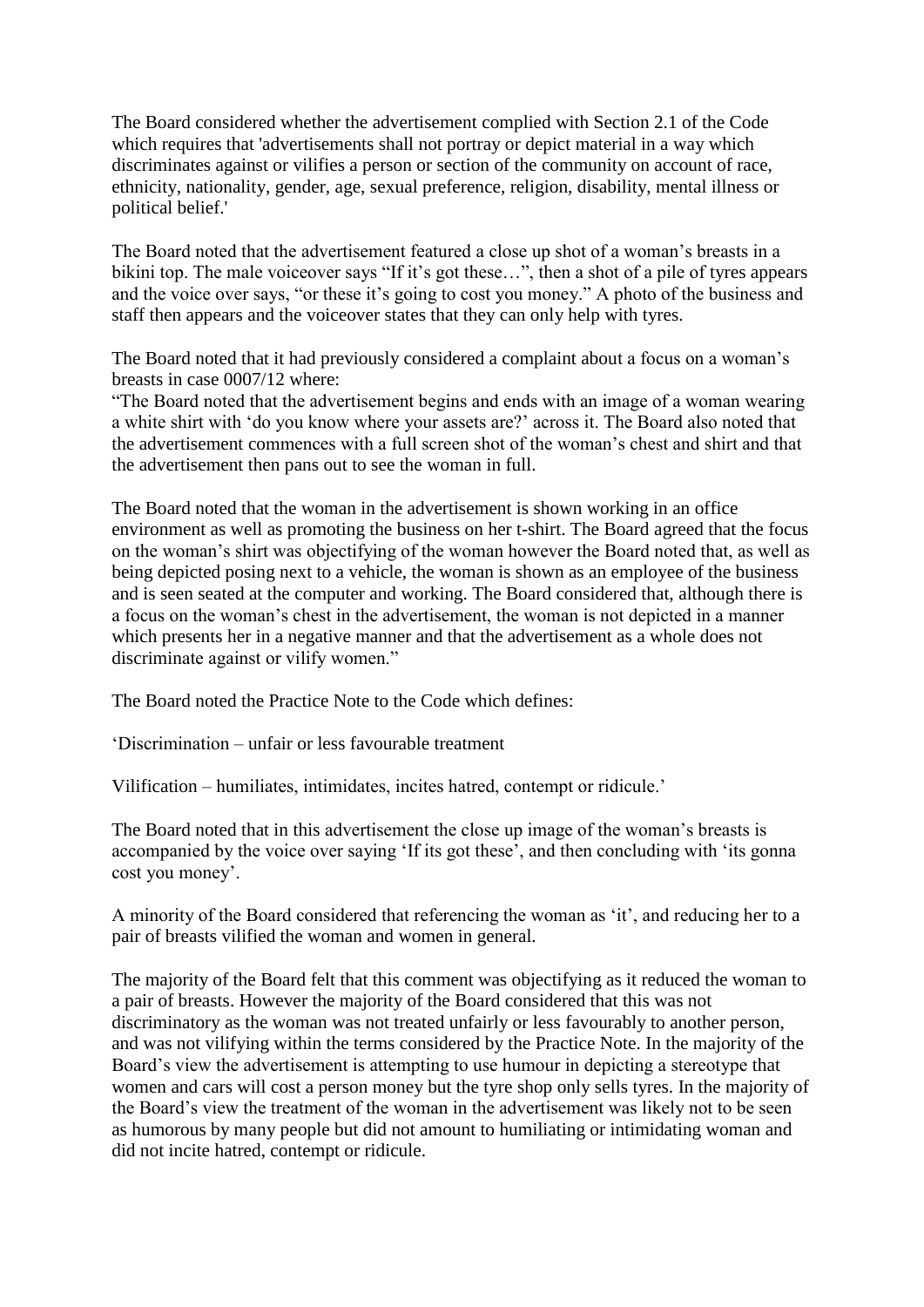The Board considered that the advertisement did not portray or depict material in a way which discriminates against or vilifies a person or section of the community on account of gender.

The Board determined that the advertisement did not breach Section 2.1 of the Code.

The Board considered whether the advertisement was in breach of Section 2.2 of the Code. Section 2.2 of the Code states: "Advertising or marketing communications should not employ sexual appeal in a manner which is exploitative and degrading of any individual or group of people."

The Board noted that in order to be in breach of this section of the Code the image would need to use sexual appeal in a manner that is both exploitative and degrading.

The Board noted the Practice Note for Section 2.2 which provides the following definitions:

"Exploitative means clearly appearing to purposefully debase or abuse a person, or group of person, for the enjoyment of others, and lacking moral, artistic or other values;

Degrading means lowering in character or quality a person or group of persons."

The Board noted that it had previously upheld a complaint about a focus on a woman's breasts in case 0007/12 where:

"The Board noted that at the start of the advertisement there is a close-up of the woman's chest and the wording across her t-shirt, "Do you know where your assets are?" The Board considered that the close up of the woman's chest was a use of 'sexual appeal' in the advertisement.

The Board also considered that the focus in the advertisement on the woman's chest is an exploitative use of sexual appeal. The Board also considered that the combination of the close-up of the woman's chest, the implied reference to the woman's breasts as 'assets', and the connotation that the assets were a possession of someone other than the woman amounts also to a use of sexual appeal that is degrading."

In the current advertisement, the Board noted that the advertisement only shows the woman's breasts, and similar to the previous case the Board considered this focus is an exploitative use of sexual appeal.

The Board noted that the woman was referenced as an 'it' the same way as a vehicle with tyres is, and considered that the advertisement was drawing a comparison between the woman and property.

The Board considered that reducing a woman to a single part of her body and suggesting she is the property of someone was clearly degrading.

The Board considered that the advertisement did employ sexual appeal in a manner which is exploitative and degrading towards the woman in the advertisement.

The Board determined that the advertisement did breach Section 2.2 of the Code.